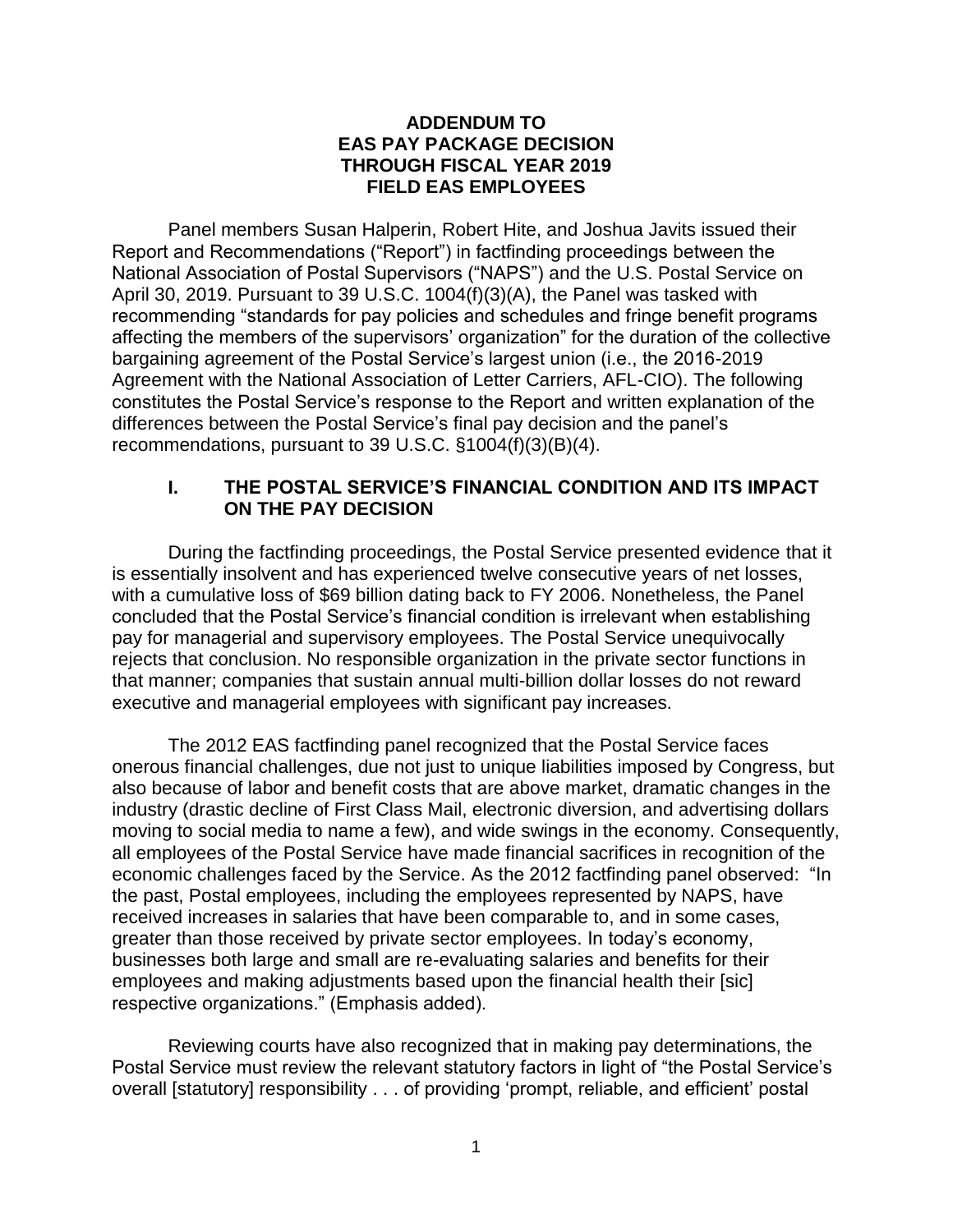services." *Nat'l Ass'n of Postal Sup'rs v. U.S. Postal Service*, 602 F.2d 420, 435-436 (D.C. Cir. 1979). That mandate includes a responsibility to "control costs and manage the . . . agency in a manner consistent with its views of what is the economical and efficient thing to do." *Id.* at 432. Throughout the consultation process, the Postal Service has sought to address its managerial associations' concerns while producing a pay package that is fiscally responsible in light of this obligation.

## **II. MARKET COMPARABILITY**

The factfinding panel concluded that the Postal Service failed to satisfy its statutory obligation when it issued its initial pay decision without first conducting an external market survey examining comparable levels of work in the private sector. The panel's finding ignores the reality that the Postal Service continues to function as an independent establishment of the Executive Branch of the United States government. No other agency within the United States government conducts annual market surveys of comparable employment when establishing annual pay increases. Furthermore, nothing in Title 39 requires the Postal Service to contract with an external supplier to conduct a market comparability study in connection with pay consultations.

Moreover, the Postal Service is not operating in a vacuum; interest arbitrators have consistently found that Postal Service employees enjoy a significant wage and benefit premium relative to the private sector, and EAS salaries are tied through the supervisor differential adjustment (SDA) to those of craft employees. The expert compensation testimony presented at the factfinding hearing confirmed the existence of a substantial benefit premium, and that, in most instances, EAS employees receive salaries at or above the market rate. (This wage and benefits premium would not have disappeared had the Postal Service engaged a compensation expert prior to pay consultations with NAPS.)

Finally, the panel's observation is a curious one given the fact that the panel found that "there are no comparable private sector organizations that perform all the diverse functions that the Service is required to perform," that private sector competitors such as UPS and FedEx, "do not have anything like the constraints and obligations imposed on the Service," and that private sector companies do not "have managers or supervisors operating in comparable work structures or having similar responsibilities."

# **III. SPECIFIC RECOMMENDATIONS OF THE PANEL**

# **A. SALARY MINIMUMS AND MAXIMUMS**

The Postal Service accepts the panel's recommendation to convene a joint work group to explore the manner in which EAS salary range minimums and maximums are calculated. The panel's recommendation is consistent with the Postal Service's July 2018 pay decision, which established of a work group "for the purpose of exploring and resolving issues regarding Field EAS salaries and grades," with the intention that salary minimums and maximums would be discussed.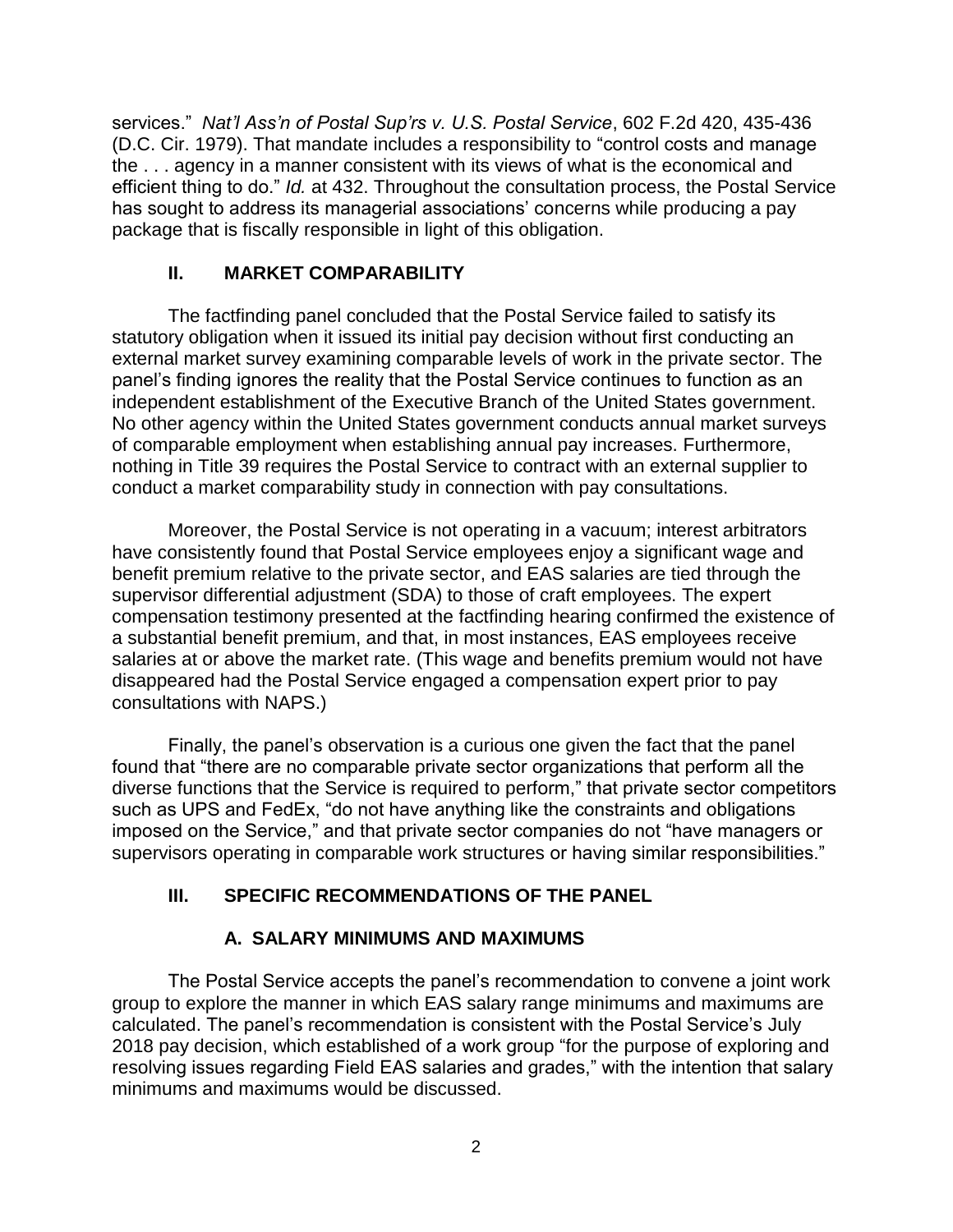In addition, the panel recommended that the Postal Service increase EAS salary maximums, but did not make a specific recommendation as to how much maximums should increase. The Postal Service notes that it increased salary maximums by 1.6% in January 2019, after factfinding hearings concluded.

### **B. SUPERVISOR DIFFERENTIAL ADJUSTMENT**

The Postal Service also accepts the panel's recommendation that a joint work group explore possible modifications to the current method of calculating the supervisor differential adjustment ("SDA"), as it is already consistent with the Postal Service's July 2018 pay decision. However, in the Postal Service's view, the panel's analysis of the SDA conflicts with the interpretation by federal courts of the requirements imposed 39 U.S.C. §1004(a). In essence, the panel substituted its judgment for that of the Postal Service, both as to the appropriate formula for establishing the differential, and as to the substantive outcome the differential should achieve. That overreach exceeds the limited advisory role envisioned by the statute, which clearly delegates to the Postal Service broad authority in making compensation decisions. As the D.C. Circuit explained:

Section 1004(a) does not set a fixed differential . . . it does not mandate that management personnel receive increases as much or more than those given rank-and-file workers through the collective bargaining process; it does not hold the agency to an express formula for computing the salary differential; it does not define a precise relationship between the compensation received by one class of postal employees and that received by another . . . . Congress chose instead to leave the precise differential to the discretion of the agency, mandating only that the differential at any given time be "adequate" and "reasonable."

*Nat'l Ass'n of Postal Sup'rs v. U.S. Postal Service*, 602 F.2d 420, 433 (D.C. Cir. 1979).

In defining what "adequate and reasonable" means, the court instructed:

[T]he Postal Service must consider a number of factors . . . including the compensation paid for comparable work in the private sector, the need to attract and retain qualified and capable management personnel, and the importance of promoting the leadership status of those personnel vis-à-vis the rank-and-file workers they supervise. Together with the differential requirement, moreover, these factors must be considered with respect to the Postal Service's overall responsibility . . . of providing "prompt, reliable, and efficient" postal services. [Citation omitted] Some factors, like the differential requirement, may at times conflict with others, like the comparability standard. But it is for the Postal Service and the Postal Service alone to resolve those conflicts. This necessarily means that the differential will vary with time and circumstance, and the Postal Service is not obliged to provide the same differential year after year or to all of its management personnel regardless of the work those personnel perform. If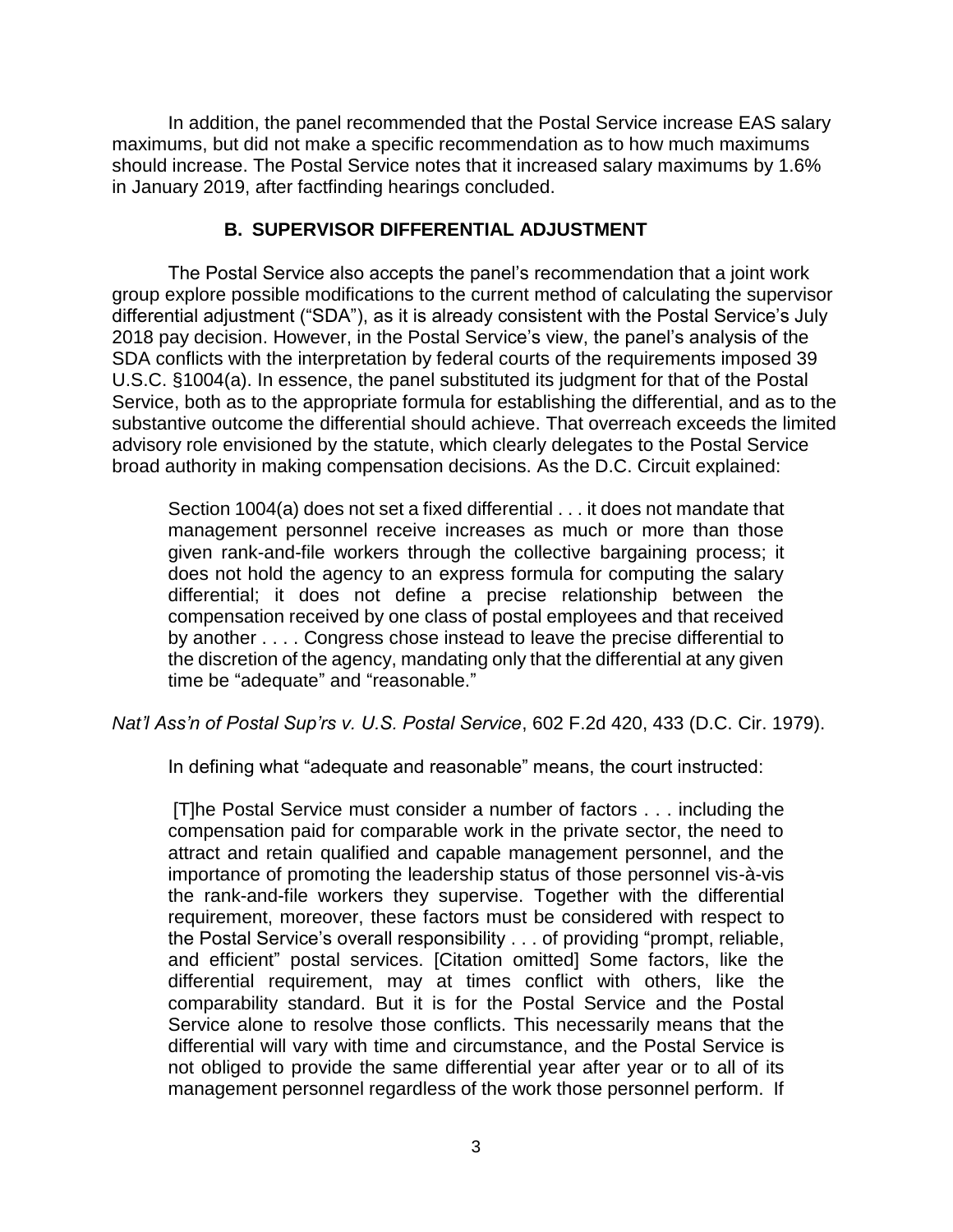in establishing salary levels for management personnel the Postal Service considers each of these factors and arrives at a good faith judgment regarding a differential that is adequate and reasonable in light of these factors, then it has performed its duty under section 1004 and judicial inquiry is at an end.

#### *Id.* at 435-436.

With respect to the forgoing statutory considerations, the Postal Service presented evidence at the hearing of its good faith consideration of each factor. First, the Postal Service presented expert testimony confirming that the compensation and benefits provided to EAS employees are, in fact, comparable to or greater than those available generally in the marketplace. That evidence comports with the finding of thirdparty neutrals concerning the postal pay and benefits premium, as well as data reported by the non-partisan Congressional Budget Office concerning federal pay generally for employees lacking a college degree, a cohort that dominates the EAS ranks.

Second, the Postal Service presented statistical data and testimonial evidence that it was experiencing no difficulty promptly filling vacancies for EAS positions, and that turnover within the career EAS ranks is virtually non-existent (a 0.7% quit rate compared to a private sector quit rate of 26%), a fact that compensation experts have properly and logically determined to be a strong indicator of market- competitive compensation and benefits.

Third, the Postal Service presented evidence that it recognized the importance of promoting the leadership status of supervisory personnel by creating and maintaining the SDA in the first place. It explained the rationale both to NAPS and to the panel for its method of calculating the SDA, selecting the Clerk Grade 6, Step O benchmark position for most supervisory jobs because it was one of the most populous employee groupings, and because the vast majority of EAS supervisory and managerial personnel supervise clerks, whereas many EAS employees do not supervise letter carriers (the classification NAPS advocated as the proper comparator).

The Postal Service also explained that its chosen method of calculating the differential, which was a longstanding practice dating back many years, had been incorporated into the ELM as well as existing payroll systems and programming. In addition, the alternate proposals advanced by NAPS were impracticable or impossible to implement and would be overly costly to administer. The panel dismissed these justifications as being based on "practicality and administrative convenience," but nothing in the statute precludes the Postal Service from taking practicality, cost, and administrative convenience into account in establishing methods to ensure a reasonable and adequate supervisory pay differential. Indeed, such considerations are essential to meet the Service's overriding statutory obligation to ensure the prompt and efficient delivery of mail. There may well be other approaches to calculating the SDA that might result in a more "precise" measure, but that is not the statutory standard.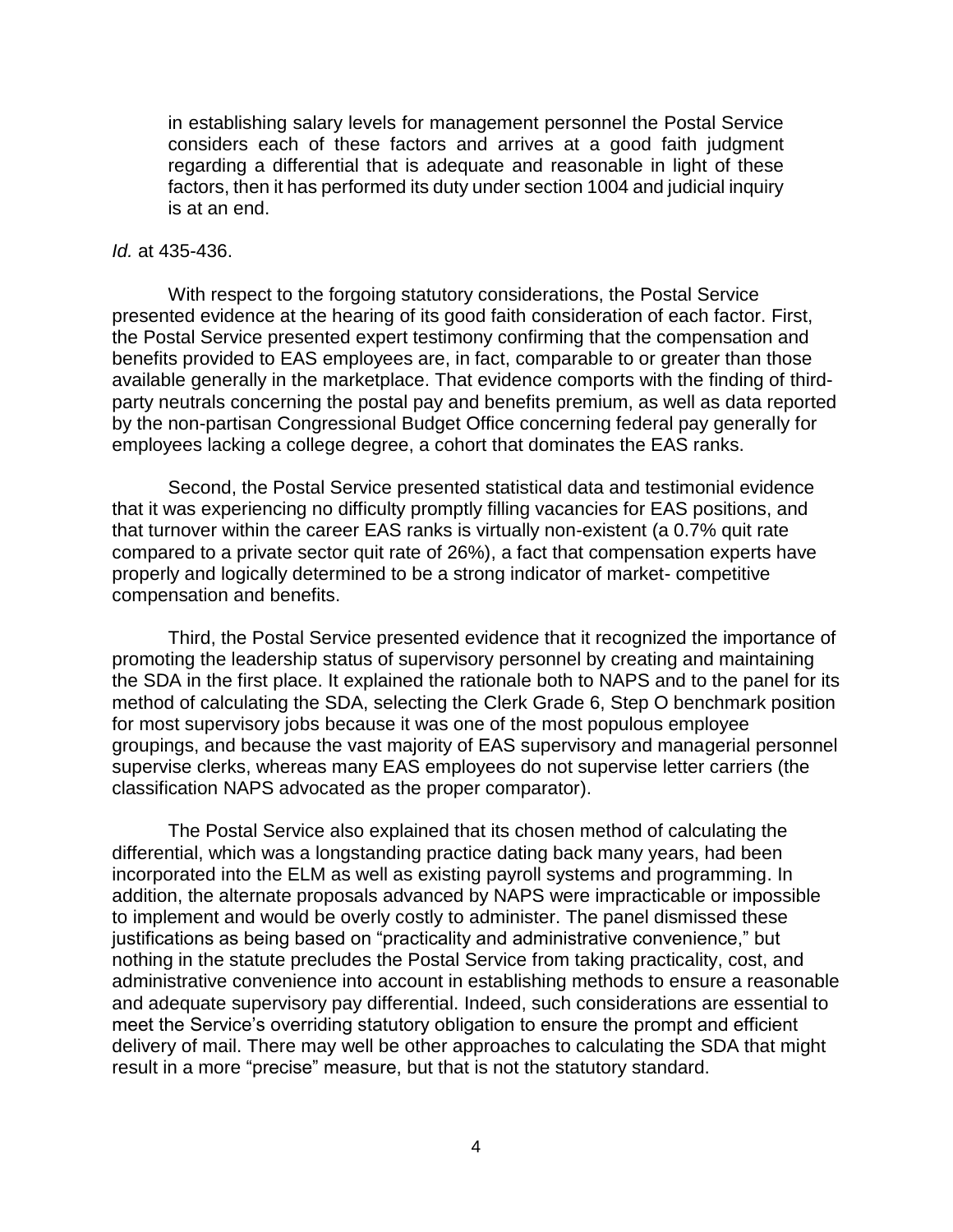### **C. PAY-FOR-PERFORMANCE (PFP)**

The Postal Service accepts the panel's recommendation to include the design and administration of PFP as one of the topics to be discussed by a joint work group. In so agreeing, the Postal Service in no way endorses the panel's characterization of the PFP model's design or implementation, or the consistency of PFP with the statutory factors set forth in Title 39. The Postal Service notes that the 2012 factfinding panel expressly found PFP to be "an innovative model pay-for-performance program that contributes to improved performance of the Postal Service and provides appropriate and equitable means for measuring performance and compensating NAPS members." No pay-for-performance program is perfect, and the Postal Service consistently has, and will continue to, solicit input from all stakeholders affected by the program, including NAPS, in an ongoing effort to ensure that the PFP model continues to evolve and drive institutional performance while fairly compensating employees.

Contrary to the panel's implication, the Postal Service does not unilaterally implement the PFP; rather, PFP has evolved over time with the direct involvement of NAPS. For example, as the panel correctly noted, the Postal Service formed a joint work group with NAPS after factfinding in 2012, which resulted in the removal of individual objectives as proposed by NAPS as well as a redesign of NPA composite weights. The Postal Service also proposes to NAPS the National Performance Assessment ("NPA") indicators, targets, thresholds, and weights for each year; invites NAPS to meet and discuss those proposals; solicits and responds to NAPS' input during those meetings; and modifies its proposals accordingly consistent with the consultation process. The Postal Service has every intention of continuing to work collaboratively with NAPS on PFP moving forward.

# **D. LOCALITY PAY**

 $\overline{a}$ 

The factfinding panel, having determined that the financial condition of the Postal Service is irrelevant to pay decisions, not surprisingly recommended that the Postal Service consider implementation of a locality pay program and examine the issue in the context of the joint work group. That recommendation stands in stark contrast to that of the 2012 factfinding panel, who rejected locality pay in light of its finding that the Postal Service was not experiencing problems attracting or retaining qualified EAS employees in higher cost of living areas, and that development and implementation of such a program would entail considerable time and expense. The Postal Service presented evidence at the hearing that nothing has changed in that regard.<sup>1</sup> Indeed, the locality pay issue was not proffered by NAPS nor even discussed as an issue to consider during the current pay consultation process between the parties concerning the proposed pay decision. The only mention of locality pay during pay consultations was found in an analysis prepared by a consultant for NAPS that was attached to

<sup>1</sup> For that reason, the Postal Service also rejects the panel's conclusion that its failure to conduct a comprehensive study on locality pay prior to issuance of its July 20, 2018 pay decision constituted a failure to satisfy its obligation under the statute.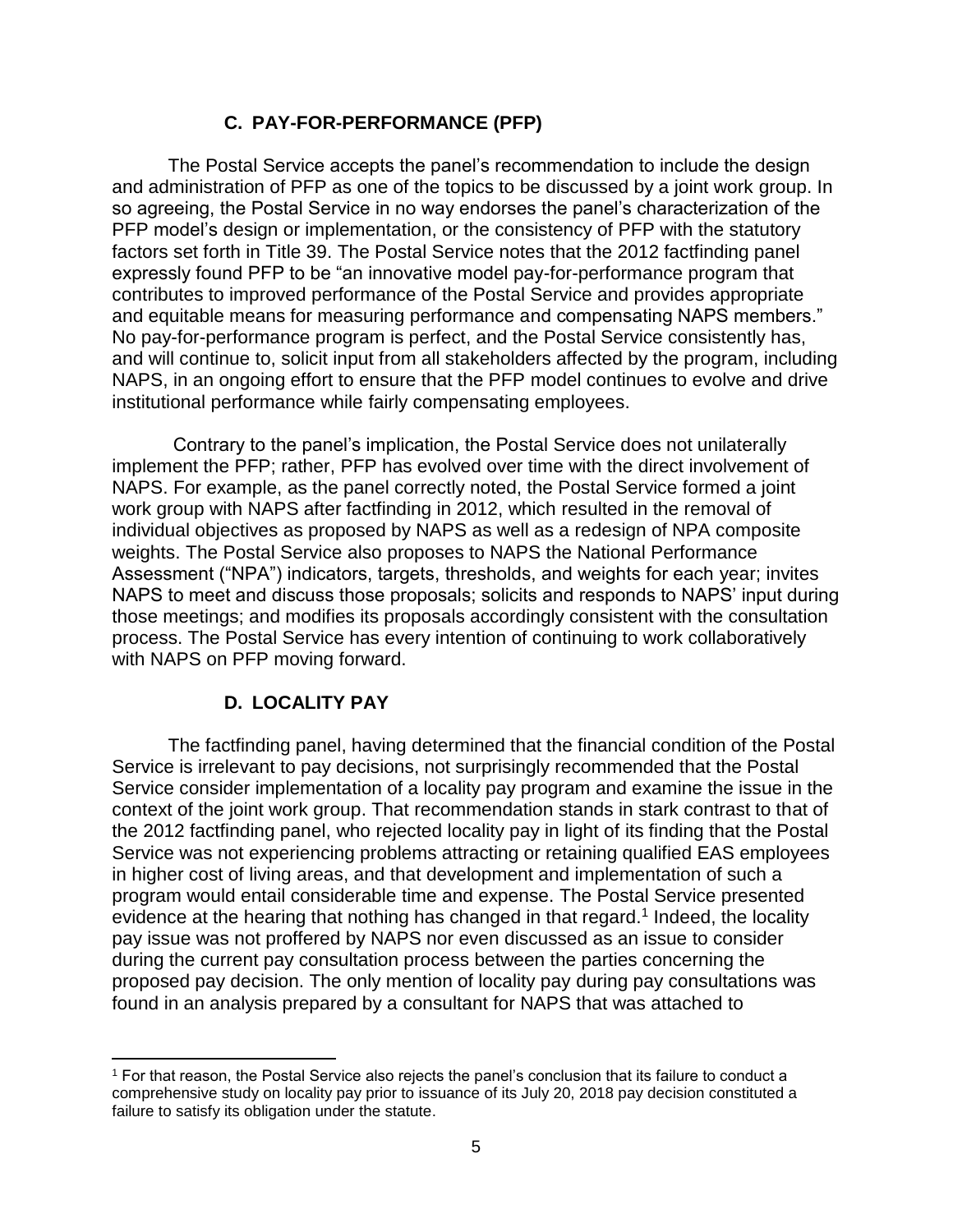correspondence from NAPS officials. Nonetheless, the Postal Service accepts the panel's recommendation to examine locality pay in connection with the joint work group.

# **E. COST-OF-LIVING ADJUSTMENT**

The Postal Service declines to address a permanent cost-of-living adjustment ("COLA") as part of the joint work group suggested by the panel, as that was never a proposal in the pay consultation process or during the factfinding hearings. Moreover, no evidence was presented at hearing that COLAs are common features in pay programs in the private sector. In addition, such non-performance-based pay programs are inconsistent with the direction of the rest of the federal government and the President's Management Directives on federal compensation reforms.

# **F. JOINT WORK GROUP STRUCTURE AND OPERATION**

The panel made a number of suggestions and recommendations as to how the work group should operate in discussing the various aspects of compensation addressed in the Report. The Postal Service rejects the panel's recommendation for an arbitrary six-month limitation on concluding meetings of the workgroup and the issuance of a formal report and recommendations. The parties can certainly aspire to finalizing recommendations within that window, but the Postal Service cannot commit to a date for implementation of modifications to its pay programs, particularly with respect to the PFP, which as the panel correctly observes, affects a far broader segment of the postal employee complement than members represented by NAPS.

The Postal Service also declines to commit either to the retention of a mediator to assist the joint work group, or the retention of a compensation expert for purposes of facilitating the work group's discussions and examining components of postal supervisor pay. The parties historically have achieved significant success in working through issues directly and in a timely fashion. That is the Postal Service's intent here. Institutional reforms to a longstanding compensation system require thought and input from numerous stakeholders, both internal and external.

Similarly, while the Postal Service will fully explore with NAPS each of the issues to be discussed by the work group, and will provide its reasoning and rationale for either agreeing to or rejecting proposals raised during the work group discussions, the Postal Service declines to add a requirement to the statute providing for another formal written response to NAPS in connection with the final pay decision.

As for the panel's suggestion to effectively amend the statute to adopt interest arbitration, the Postal Service respectfully declines. Binding interest arbitration would completely undermine the Postal Service's broad statutory authority to set compensation levels for its supervisory and managerial employees, and neither the Postal Service, nor NAPS, nor the panel has the authority to modify the statute to change the mechanisms by which compensation for these employees is determined.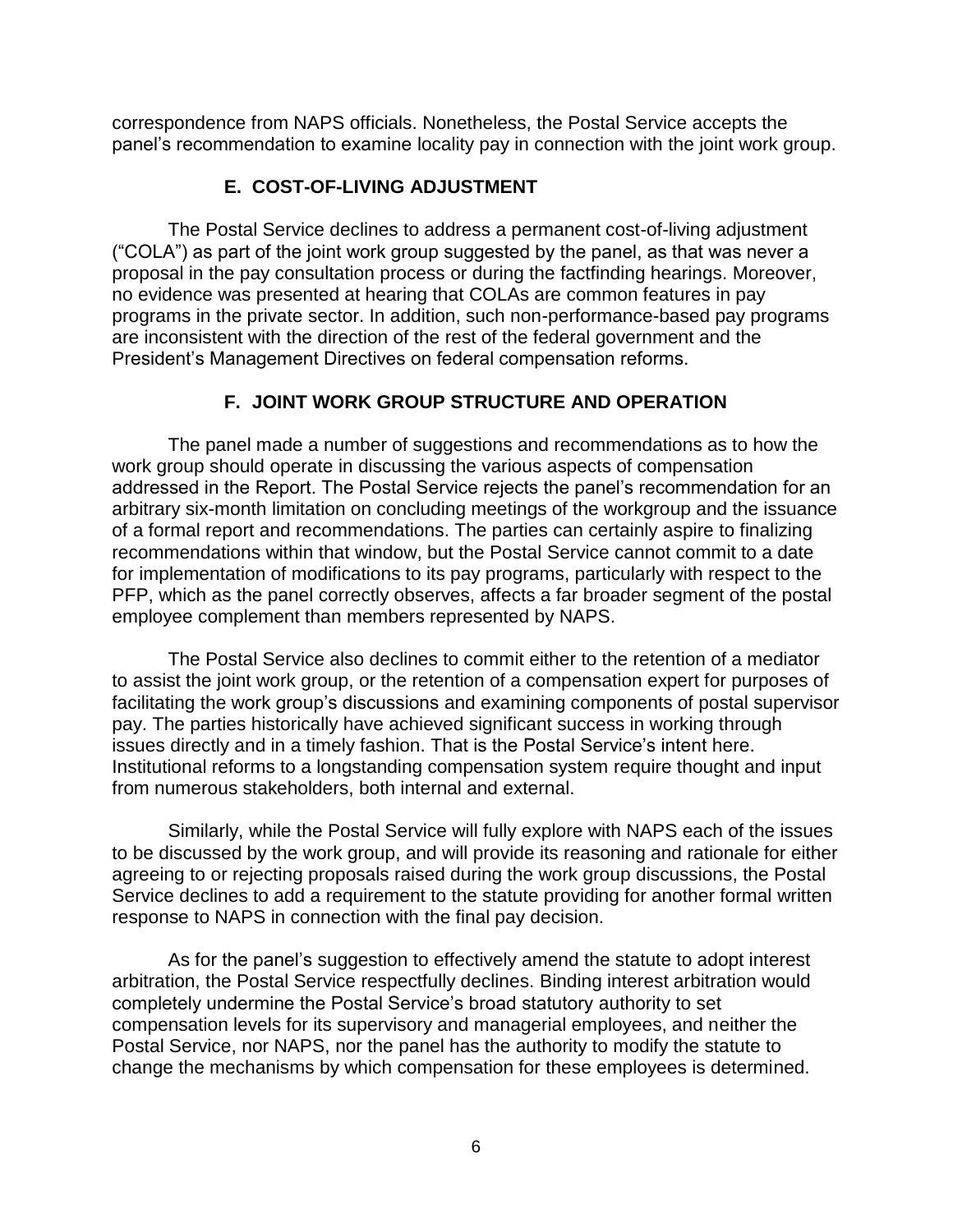### **G. RETROACTIVE WAGE INCREASES**

The Postal Service rejects the panel's recommendation to effectively provide across-the-board three percent (3%) pay increases to all NAPS-represented EAS personnel for 2017 and 2018. The panel identifies no evidentiary basis for assuming that all NAPS represented employees would have reached the corporate and unit ratings to achieve the target PFP matrix score of 6, which provides for a 3% increase. In fact, the Postal Service's overall performance on many of the relevant measures was objectively poor in many geographic areas and at the corporate level.

Moreover, the panel's justification that "the Postal Service provided retroactive pay to the craft employees" is completely irrelevant. As the Postal Service made clear during the factfinding hearings, wage increases received by bargaining unit employees are part of a bargained-for quid-pro-quo, and are typically offset by cost-cutting measures agreed to by the unions. Congress expressly excluded Postal Service supervisory and managerial employees from representation in any collective bargaining unit. 39 U.S.C. §1202(1). This was a conscious choice rooted in the desire to avoid a compulsory bargaining process that might polarize the interests of top management and lower level supervisors. As such, it is entirely appropriate for postal management to have different mechanisms for receiving pay increases than those in place for craft employees.

Nor is there any basis for imposing retroactive increases. The Postal Service maintained the PFP during the relevant period and continued to implement modifications to the pay ranges. Indeed, NAPS' members actually fared better on average under PFP over this time period than did their counterparts at the Headquarters level. In addition, NAPS rejected the Postal Service's offers during pay consultations to add values to the lower ranges of the PFP matrix that would have enabled more Field EAS employees to receive PFP increases. The Postal Service accepts that prudent, tailored reforms to the PFP program are appropriate, but any differential in pay under a revised PFP program will necessarily be prospective in application.

# **H. EFFECTIVE DATE**

The panel recommended that "changes made as part of the Service's decision of July 20, 2018 should be applied as of that date, rather than at a later date." This recommendation impacts the implementation of increases to Field EAS salary minimums, which have been on hold pending outcome of the factfinding. The Postal Service declines to adopt the panel's recommendation, but will make the effective date of the increases January 5, 2019. This is the same effective date as the increases for Headquarters/ Area EAS.